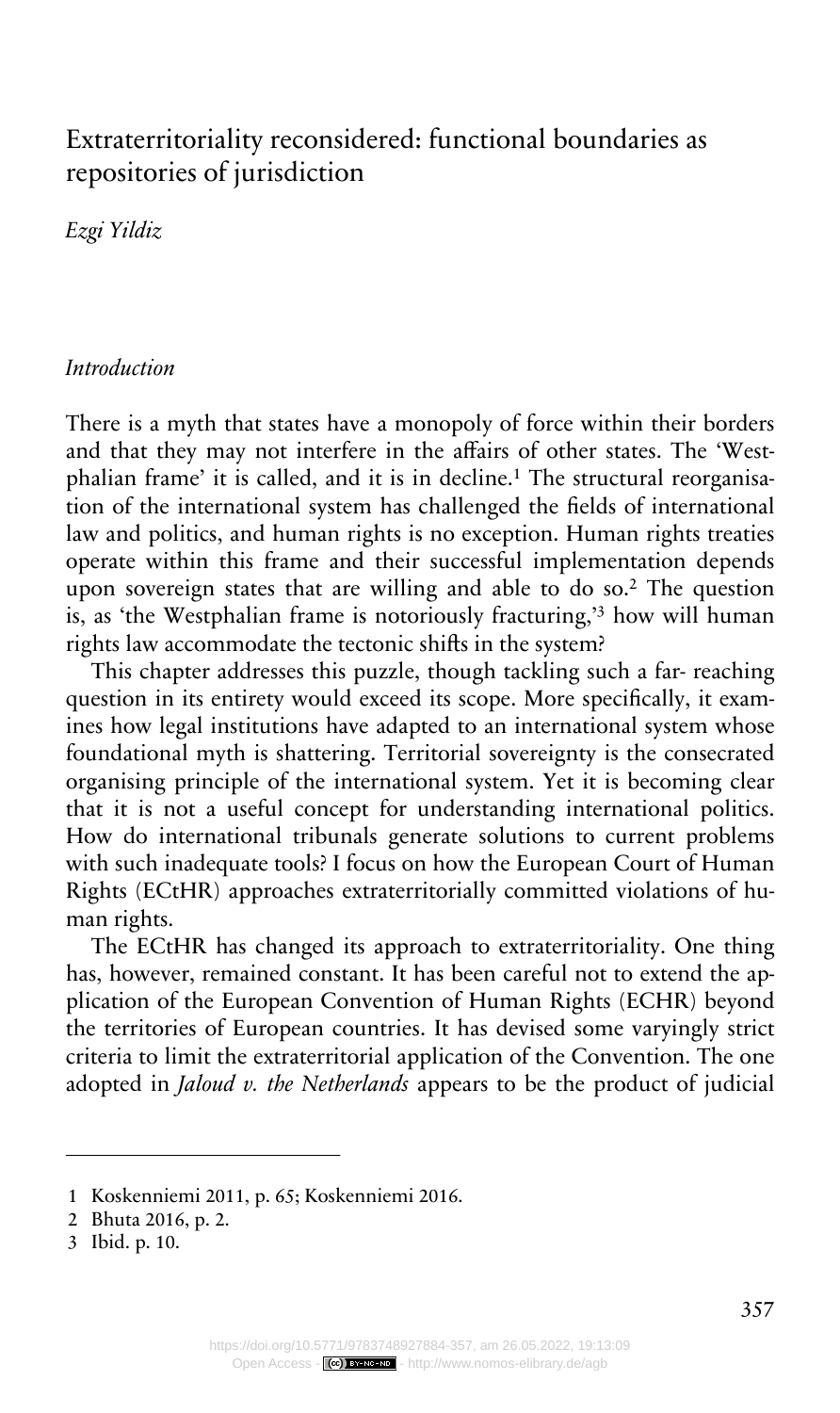innovation, and perhaps the most fitting approach to meet the needs of the current international system.<sup>4</sup>

This chapter examines closely the ECtHR's reasoning in *Jaloud*. Drawing from the logic employed in this case, I propose the concept of 'functional boundaries' in order to understand the Court's most recent jurisdictional test. I define 'functional boundaries' as repositories of authority exercised by a state on foreign soil. They are demarcation lines that establish extraterritorial jurisdiction, thereby holding states accountable for human rights violations committed on foreign soil. As the notion of neatly defined territorial borders as demarcation lines weakens, this concept may hold the potential to help us navigate in the current international order. However, one should also note that, while useful in addressing extraterritorially committed human rights violations, this is an innovation that is not produced in an entirely progressive spirit. Rather, it is a concession that strikes a balance between, on the one hand, ensuring accountability for human rights violations perpetrated beyond the territorial boundaries of European states, and on the other, not fully opening the ECHR system to claims emanating from outside Europe.

## *The European Court of Human Rights and the principle of territoriality*

The ECtHR is certainly not the most progressive court in ensuring the extraterritorial application of human rights treaties. A progressive approach for a human rights court would entail constructing a more inclusive legal doctrine regarding states' extraterritorial human rights obligations. In this regard, the Inter- American Court of Human Rights (IACtHR) and the Human Rights Committee are generally regarded as more progressive.<sup>5</sup> For example, the IACtHR holds that states have extraterritorial obligations wherever they have 'authority and control over individuals or their specific situations'.<sup>6</sup> Similarly, the Human Rights Committee finds that an incident would fall under a state's jurisdiction as long as it was perpetrated by the agents of the state concerned.<sup>7</sup> By contrast, the ECtHR has followed a rather conservative line of argument. It has devised strict tests to limit the application of the ECHR to extraterritorially committed acts.

<sup>4</sup> *Jaloud v. the Netherlands* 2014.

<sup>5</sup> For a good analysis of how different tribunals approach extraterritorial jurisdiction, see Cleveland 2010.

<sup>6</sup> Hathaway et al. 2011, p. 406.

<sup>7</sup> *Lopez Burgos v. Uruguay* 1979, § 12.2.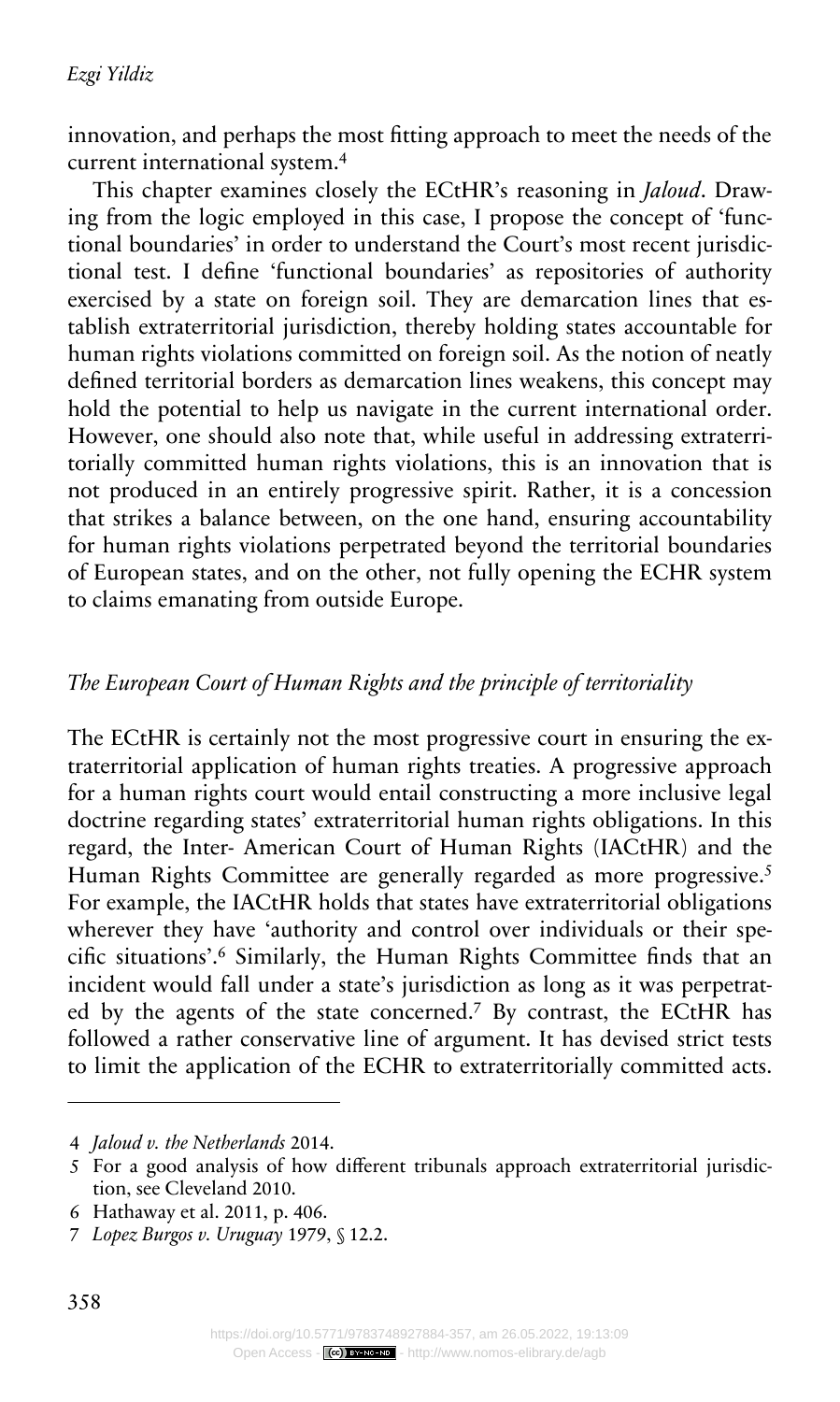However, the conservative line that the ECtHR has pursued is precisely the reason the ECtHR illustrates an innovative – and inconsistent – way to understand extraterritorial jurisdiction.

The Court's meticulous attempts to limit the ECHR's territorial application are reminiscent of the days when the European human rights regime was created. This regime is now considered the most authoritative regional forum for human rights protection.<sup>8</sup> However, it was entangled with controversy from the beginning. The most glaring of those was the fact that some of the founding members were still colonial powers when the ECHR was drafted in 1949.<sup>9</sup> Indeed, it was the French and the British who took the lead in drafting the ECHR, despite being implicated in serious human rights violations in their colonies.<sup>10</sup> As a result, the way the ECHR was drafted gave the impression that the rights safeguarded were for 'a select groups of individuals'.<sup>11</sup> This is most evident in the way that Article 56 of the ECHR is formulated. This infamous 'colonial clause' acknowledges the existence of 'overseas territories' (read colonies). Member states were empowered with the decision to extend the application of the Convention to 'all or any of the territories for whose international relations it is responsible'. But this effectively meant that this protection system would be not be open to non-Europeans by default.

Does the ECtHR's approach to the ECHR's territorial application reproduce the hierarchies upon which the system was built? In order to answer this question, I turn to the ECtHR's views on jurisdiction and extraterritoriality.

## *The Court's view on jurisdiction and extraterritoriality*

Article 1 of the ECHR, which links the contracting states' obligations to their jurisdiction, reads as follows: 'The High Contracting Parties shall secure to everyone within their jurisdiction the rights and freedoms in Section I of this Convention.' However, while Article 1 refers to the contracting states' obligations to the persons within their jurisdiction, it does not offer a working definition of jurisdiction itself. However, in *Bankovic* 

- 9 Reynolds 2017, pp. 129–30.
- 10 Madsen 2007, p. 144.

<sup>8</sup> Helfer 2008, p. 126.

<sup>11</sup> Christoffersen and Madsen 2011, p. 1.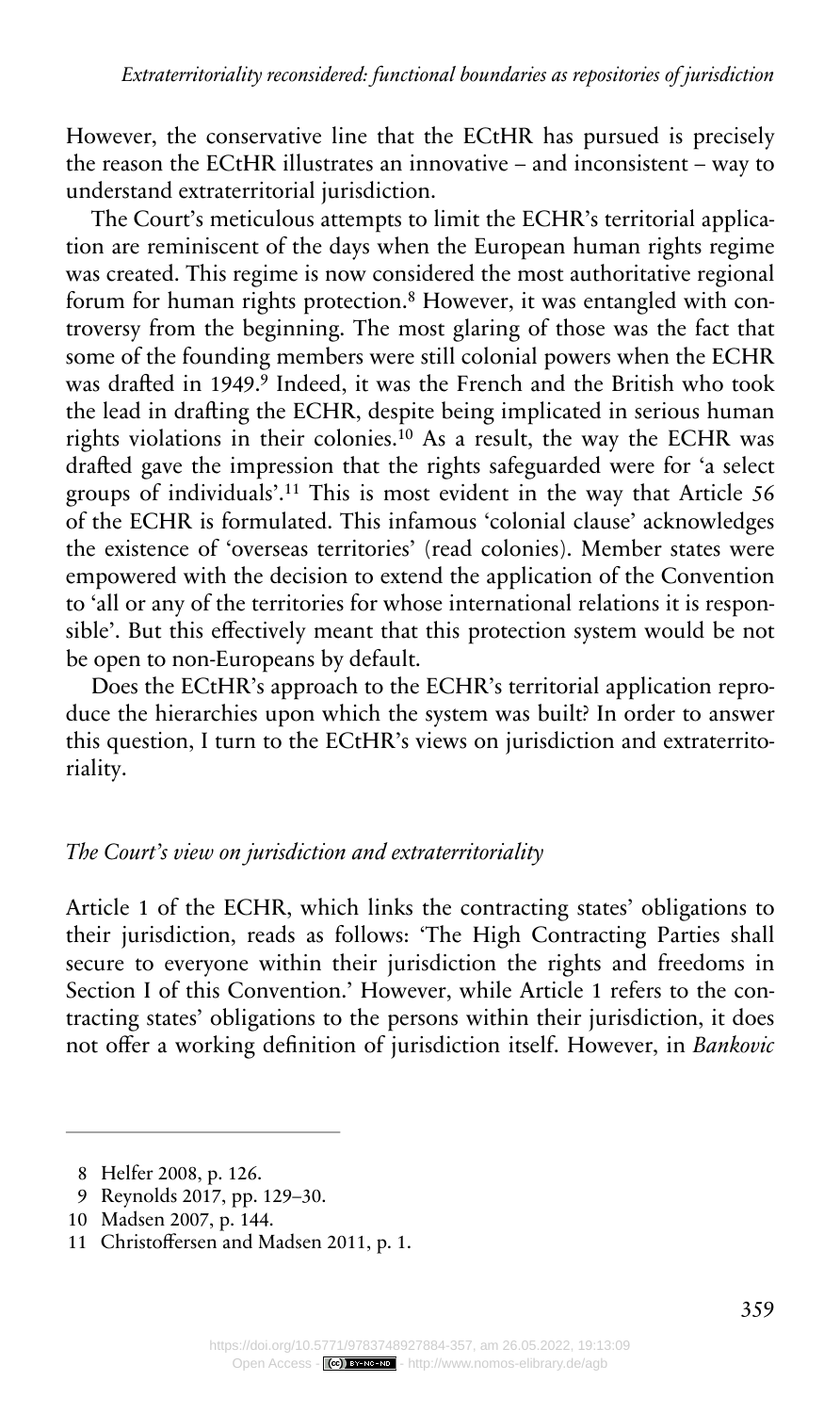*and Others v. Belgium and Others*, the ECtHR defined the scope of the contracting states' jurisdiction as follows:

[J]urisdictional competence of a State is *primarily territorial*. While international law does not exclude a State's exercise of jurisdiction extra-territorially, the suggested bases of such jurisdiction (including nationality, flag, diplomatic and consular relations, effect, protection, passive personality and universality) are, as a general rule, defined and limited by the sovereign territorial rights of the other relevant States.<sup>12</sup>

This definition underscores the idea that territoriality is the core constitutive element of jurisdiction, and extraterritorial jurisdiction is constrained by the territorial sovereignty of other states. According to Sarah Miller, this approach is 'intensely pragmatic' and reflects 'the realistic constraints of the system and a sense of comity'; it also 'eliminates some, but not all, categories of legal black holes'.13 This approach arguably limits the complications that may arise from expanding the obligations of contracting states beyond their territorial borders, but it also leaves sufficient room for further developing the obligations if need be in the future.<sup>14</sup>

The ECtHR further reinforced the principle of territoriality by explaining that 'Article 1 of the Convention must be considered to reflect this ordinary and essentially territorial notion of jurisdiction, other bases of jurisdiction being exceptional and requiring special justification in the particular circumstances of each case'.<sup>15</sup> More importantly, with this statement the ECtHR established a 'rule and exception paradigm': territorial jurisdiction is the rule, extraterritorial jurisdiction only applies in exceptional circumstances, and it requires specific justifications. Such an approach sets the bar high for an extraterritorial act to fall within the jurisdiction of the state concerned. Therefore, it limits state obligations arising from such acts. Extraterritorial jurisdiction, then, is an exception to the rule that jurisdiction is primarily territorial. Although this distinction appears straightforward, establishing the existence or the absence of extraterritorial jurisdiction in specific cases is a daunting task. In practice, the ECtHR devised different tests to establish the existence of extraterritorial jurisdiction. While doing so, it has generated a rather inconsistent jurisprudence, as we will see in the next sections. Piecing different approaches adopted by

<sup>12</sup> *Bankovic and Others v. Belgium and Others* 2001, § 59 (emphasis added).

<sup>13</sup> Miller 2010, p. 1246.

<sup>14</sup> Ibid.

<sup>15</sup> *Bankovic and Others v. Belgium and Others* 2001*,* § 61.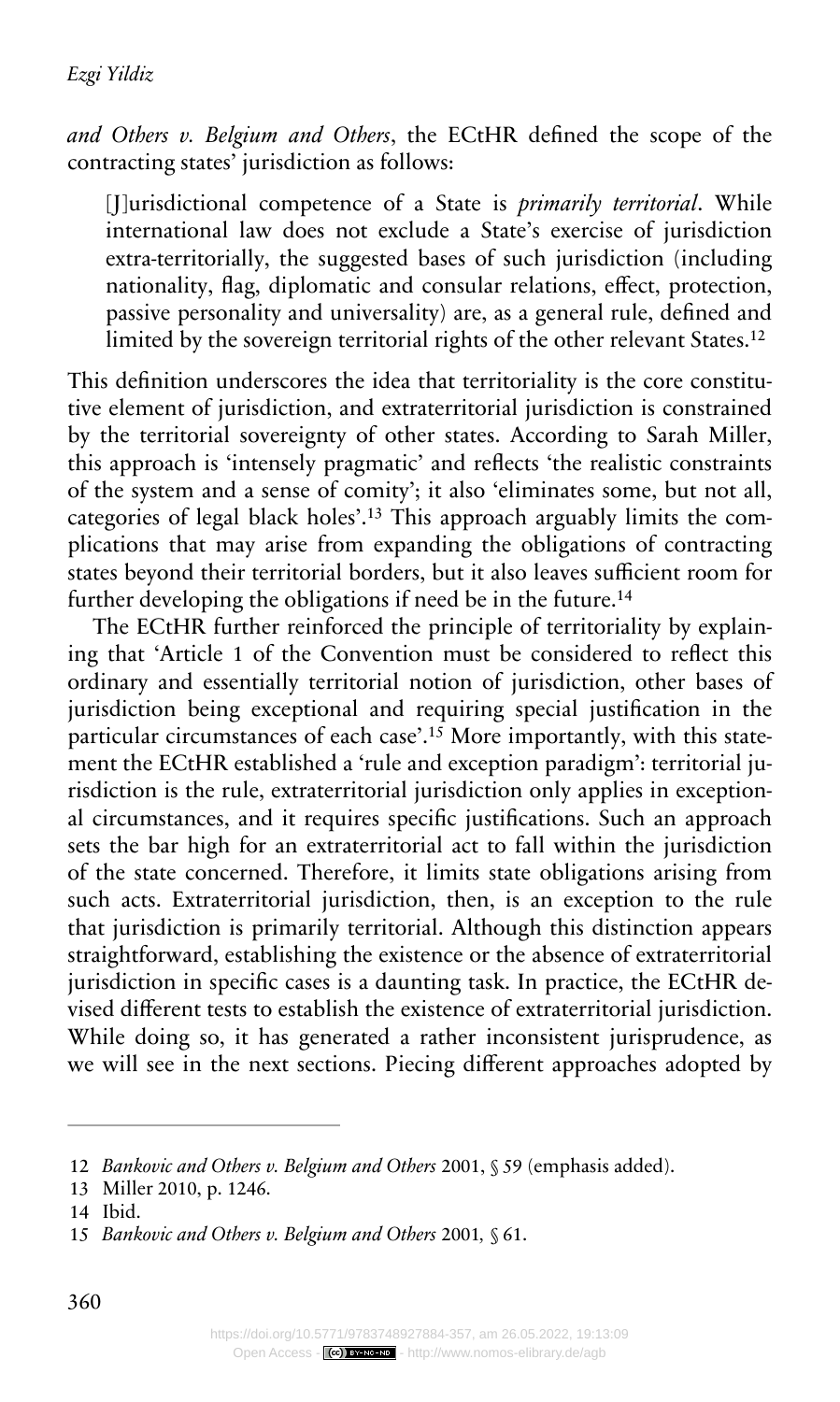the ECtHR together, one can conclude that there are two jurisdictional tests: the spatial control model (the exercise of control over territory) and the state agent authority and control model (the exercise of control over individuals).<sup>16</sup>

## *The spatial control model: effective control over territory*

According to the spatial control model, states have extraterritorial jurisdiction if they exercise effective control over territory or they assume some functions usually performed by governments. This model was first developed and deployed in cases concerning the Turkish occupation of Northern Cyprus. A particularly important case is *Loizidou v. Turkey*. A Cypriot citizen who could not access her properties in Northern Cyprus brought this case before the Court. It related to an interesting ground for defining and clarifying what extraterritorial jurisdiction entails. The ECtHR ruled that

the concept of "jurisdiction" under Article 1 of the Convention (art. 1) is not restricted to the national territory of the Contracting States. Accordingly, the responsibility of Contracting States can be involved by acts and omissions of their authorities which produce effects outside their own territory.<sup>17</sup>

Therefore, when a state exerts 'effective control of an area outside its national territory'—be it exercised directly by means of military forces or via a subordinate local administration – that state incurs obligations.<sup>18</sup>

The ECtHR supported its approach by arguing that an alternative scenario would result in '*a regrettable vacuum* in the system of human-rights protection in the territory in question by removing from individuals there the benefit of the Convention's fundamental safeguards'.<sup>19</sup> This statement laid the ground for a contentious concept: the ECHR's 'legal space' (*espace juridique*), encompassing the entire territory of its signatories. Initially introduced to extend the ECHR's protections to occupied Northern Cyprus, the statement would subsequently be used to limit the ECHR's application. In a sense, *Loizidou v. Turkey* confirmed that only persons in

<sup>16</sup> Wilde 2010, p. 110; Rooney 2015, p. 408; Milanovic 2011, pp. 119–228.

<sup>17</sup> *Loizidou v. Turkey* 1996, § 52.

<sup>18</sup> Ibid.

<sup>19</sup> *Cyprus v. Turkey* 2001, § 78 (emphasis added).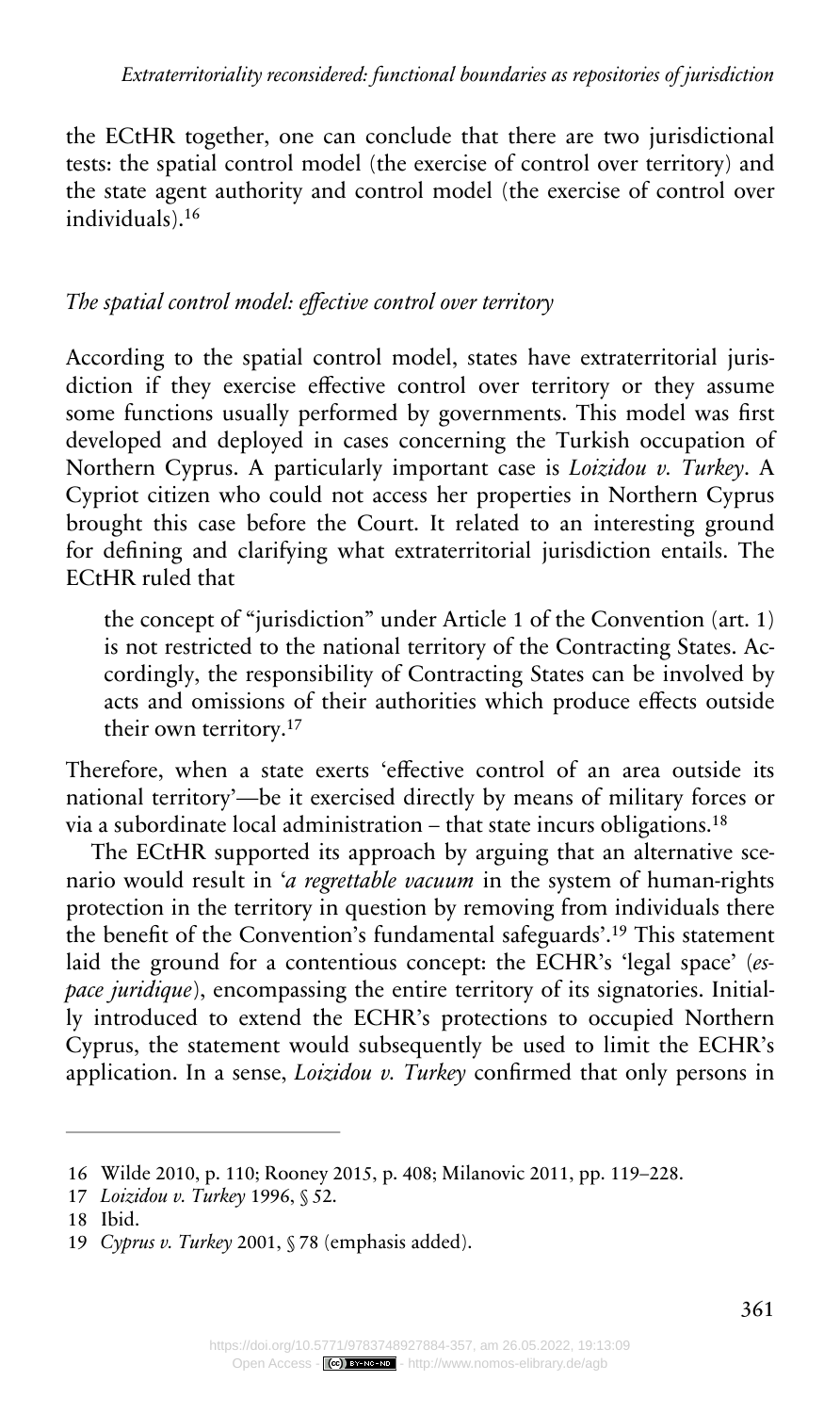privileged spaces are protected under the ECHR, an idea that goes back to the time of the Convention's drafting.

This 'effective overall control' test was reaffirmed in *Cyprus v. Turkey*, in which the government of Cyprus brought complaints regarding the 1974 invasion and the subsequent occupation of the northern portion of the island. The ECtHR ruled that '[h]aving effective overall control over northern Cyprus', Turkey had responsibility over the acts of the local administration, which depended on the support of Turkey.<sup>20</sup> This reasoning was further reinforced in *Ilascu and Others v. Moldova and Russia*. <sup>21</sup> With these cases, the ECtHR determined that 'effective overall control' over a given territory (through, for instance, the presence of armed forces) is a sufficient and necessary condition for the establishment of extraterritorial jurisdiction.

However, the Court revised this approach in *Bankovic*. The case was brought against Belgium and sixteen other European states that participated in the NATO airstrike on the Radio Televizija Srbije building in Belgrade in 1999. Faced with this difficult case against European NATO member states, the ECtHR chose to take a cautious step and re-emphasised that jurisdiction was, in principle, confined within the territorial boundaries of the contracting states.<sup>22</sup> Having reiterated that jurisdiction was territorial, the Court repeated the exception to this rule: a state has extraterritorial jurisdiction over a territory when it exercises 'effective overall control' due to the presence of large numbers of troops in that territory.<sup>23</sup> A state can wield such control over a given territory or population either through military occupation or by exercising all or some of the public powers with 'the consent, invitation or acquiescence of the government of that territory'.<sup>24</sup> Consequently, with *Bankovic*, the ECtHR refined the above-mentioned rule and its exception, making the criteria for the establishment of extraterritorial jurisdiction even more stringent. Following this formula, the ECtHR found that airspace control was not sufficient to evoke extraterritorial jurisdiction. According to this reasoning, the control gained through aerial bombing does not pass the threshold to qualify as an exception to the rule.

Moreover, the Court reiterated the *Loizidou* argument that the ECHR had a 'legal space'. The borders of this legal space were limited to the

<sup>20</sup> Ibid. § 77.

<sup>21</sup> *Ilascu and Others v. Moldova and Russia* 2004.

<sup>22</sup> *Bankovic and Others v. Belgium and Others* 2001, § 59.

<sup>23</sup> *Loizidou v. Turkey* 1996, § 56.

<sup>24</sup> *Bankovic and Others v. Belgium and Others* 2001, § 71.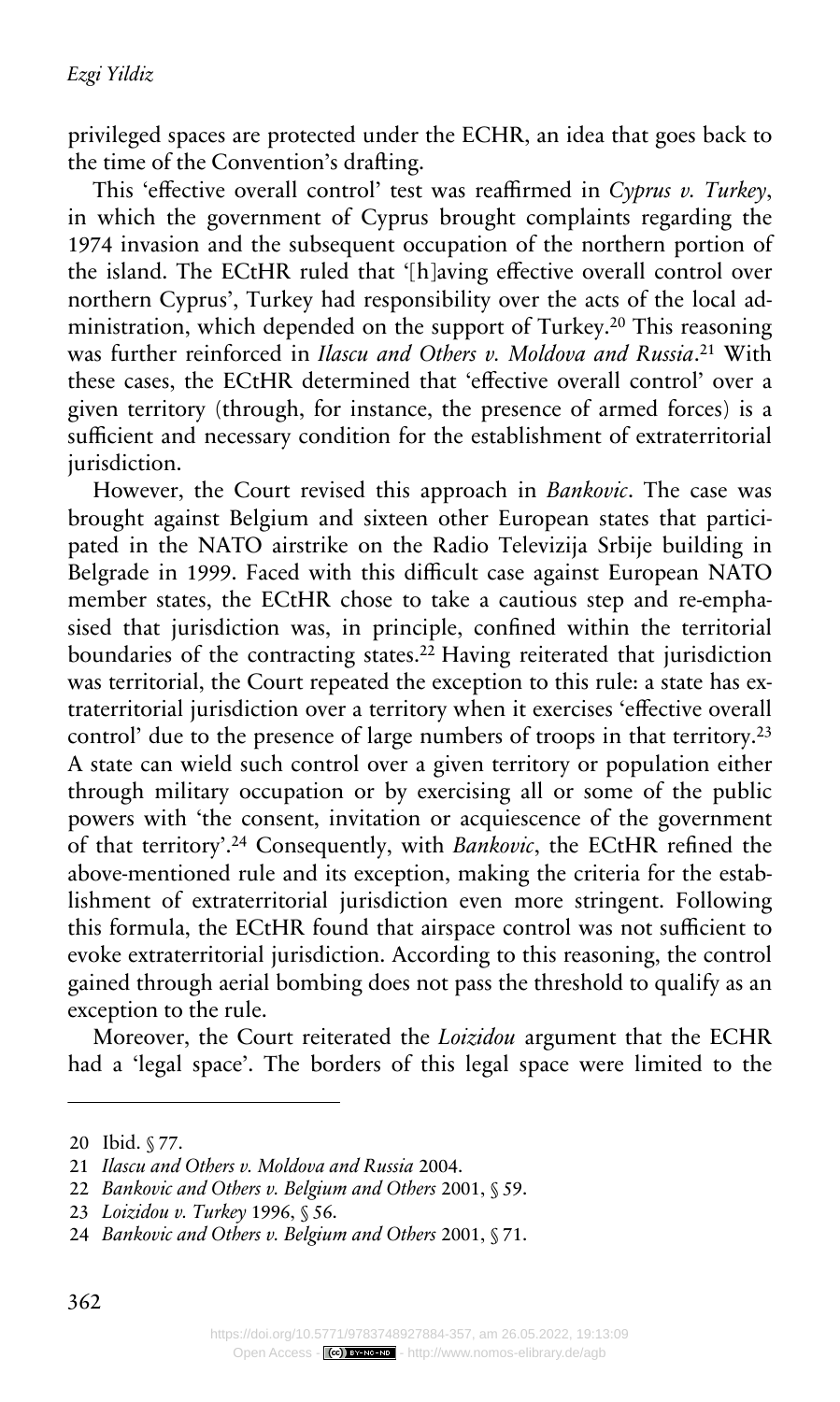territory of the contracting states to the ECHR. Hence, it was only normal to restrict its applicability to the 'legal space' of Europe. Not being a signatory to the ECHR at the time, Serbia was not within this space. Furthermore, the Court proclaimed 'the Convention as a constitutional instrument of *European* public order'.<sup>25</sup> The rights safeguarded under the ECHR could not be 'divided and tailored' for the particular circumstances of the extraterritorial act at issue.<sup>26</sup> According to this logic, the protection of human rights by the ECHR was an exclusive public good which only protected those who were within the borders of the European legal space.

This problematic and much-criticised decision served well for the purposes of political expediency. It evaded the complications that could arise from reviewing the acts of seventeen contracting states in a NATO operation. Thus, the ECtHR guarded itself against possible concerted criticisms coming from several of the contracting states. This also sent a message to the member states. The ECtHR effectively signalled that it would adhere to strict criteria when it came to reviewing future complaints arising from NATO operations in the region, or other similar operations in which the contracting states might participate.<sup>27</sup> The story, however, did not end there.

## *The personal control model: the state agent authority and control*

The personal control model is the second model employed by the Court and it rests on a different logic. The control over an individual or a population – rather than a territory – is key here. In a nutshell, a state exercises jurisdiction over a specific individual or population under its control. A variant of this test is the 'state agent authority and control' model. According to this model, the source of jurisdiction is the state agents' extraterritorial use of force or exercise of control over persons. In other words, a state exercises jurisdiction whenever it establishes authority or control over individuals outside of its territory. Markus Mayr argues that the state agent authority and control model was initially developed to cover state agents in embassies and consulates. Subsequently, it was extend-

<sup>25</sup> Ibid. § 80 (original emphasis).

<sup>26</sup> Ibid. § 75.

<sup>27</sup> The ECtHR softened this approach in *Issa and Others v. Turkey* 2004, in which it found that having overall control over a particular portion of territory was sufficient in order to establish the existence of extraterritorial jurisdiction.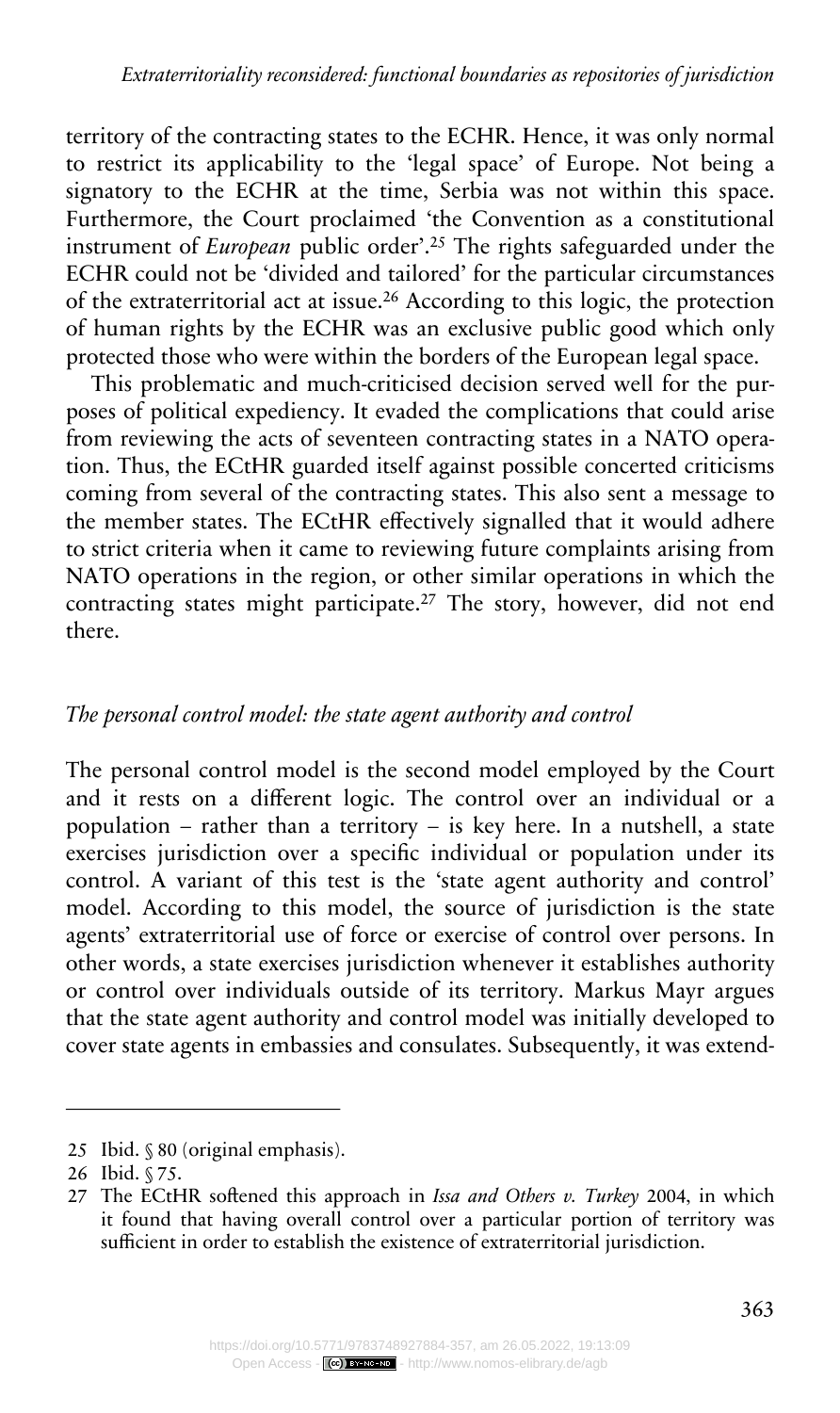ed to the cases concerning extraterritorial arrests and detentions.<sup>28</sup> This model, which deals with control over persons, is more straightforward compared to the spatial model, in which one has to establish whether a state's control over a given territory exceeds a certain threshold.

An early example of the state agent authority and control model cases is found in *M. v. Denmark.* This case concerned the removal of an East German citizen from the premises of the Danish embassy in East Berlin.<sup>29</sup> The applicant, who wished to escape to the West, complained about the fact that the Danish authorities handed him over to the East German police. In this case, the European Commission of Human Rights (the Commission) $30$  argued that 'authorized agents of a State, including diplomatic or consular agents, bring other persons or property within the jurisdiction of that State to the extent that they exercise authority over such persons or property'.<sup>31</sup> This reasoning was built on an established rule under public international law regarding the special legal status of diplomatic premises, or vessels on high seas carrying a flag of a particular state.<sup>32</sup> The ECtHR's jurisprudence invoking the personal control model also includes cases concerning extraterritorial arrests and detentions, such as *Ilich Sanchez Ramirez v. France*<sup>33</sup> and *Ocalan v. Turkey*. <sup>34</sup> In both cases, the ECtHR found that the individuals concerned were under the authority and the jurisdiction of the responding states from the moment of their arrest.

Then came *Al-Skeini v. the United Kingdom.* This case was brought against the United Kingdom and involved allegations about human rights violations committed by British forces during the occupation of Iraq. It contained five separate cases in which six Iraqis lost their lives as a result of arbitrary killings and torture employed by British soldiers. The applicants argued that 'their relatives were within the jurisdiction of the United Kingdom … at the moment of death and that … the United Kingdom had not complied with its investigative duty under Article 2'[right to life].<sup>35</sup> The

<sup>28</sup> Mayr 2010, p. 7.

<sup>29</sup> *M. v. Denmark* 1992*.*

<sup>30</sup> The European Commission of Human Rights was the body that was responsible for carrying out initial screenings of applications and for establishing admissibility of cases until it was abolished in 1998.

<sup>31</sup> *M. v. Denmark* 1992*,* § 1.

<sup>32</sup> Barker 2006. This reasoning was also applied in *Hirsi Jamaa and Others v. Italy*  2012.

<sup>33</sup> *Ilich Sanchez Ramirez v. France* 1996.

<sup>34</sup> *Ocalan v. Turkey* 2005.

<sup>35</sup> *Al-Skeini and Others v. the United Kingdom* 2011, § 95.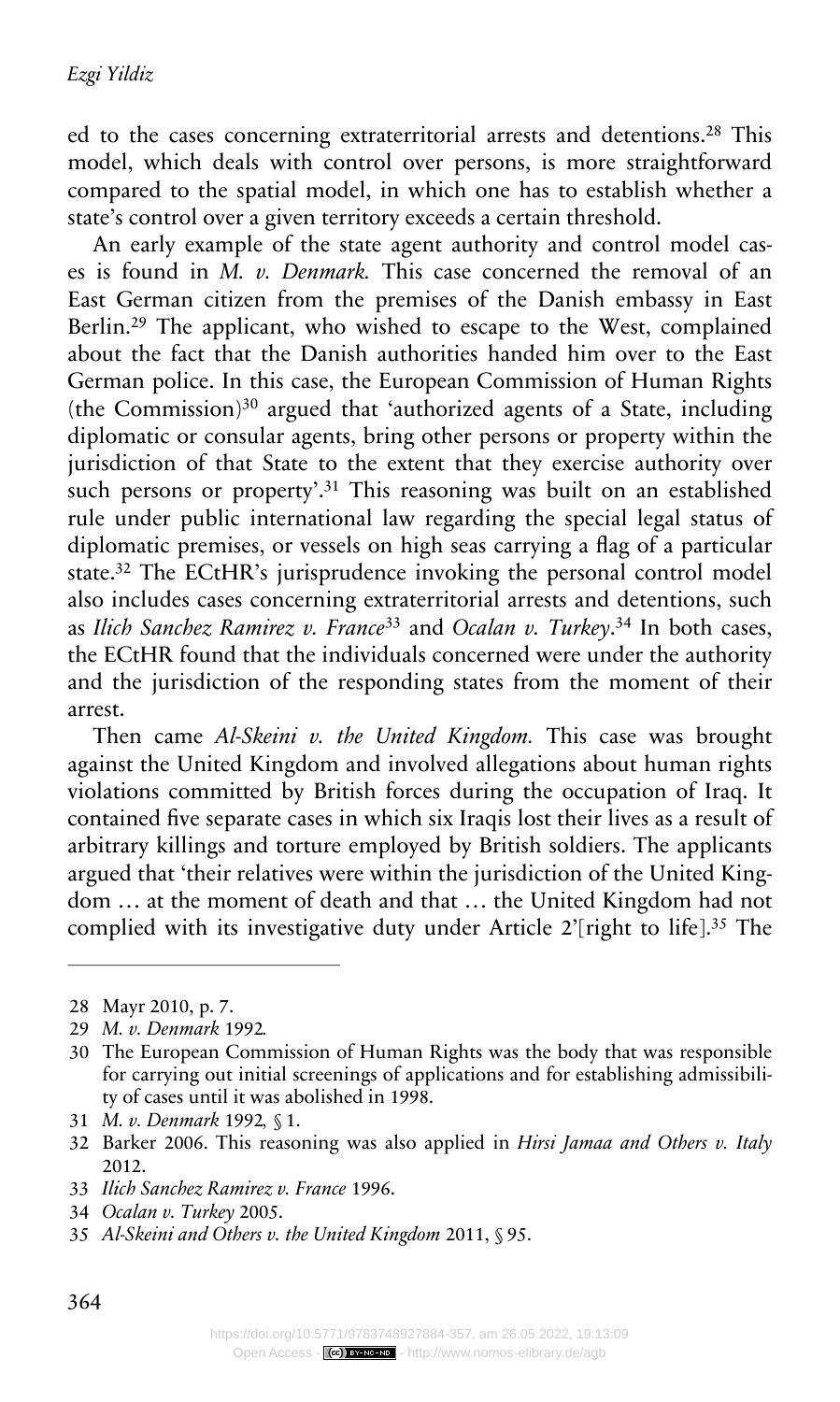United Kingdom invoked the above mentioned *Bankovic* case and denied having jurisdiction.

When evaluating the claims of the parties, the ECtHR began with the territoriality principle, reaffirming that jurisdiction is primarily territorial. It then listed the exceptions to this rule, starting from the state agent authority and control model. Moreover, it refined this model and expanded its application. For the Court, this model has three dimensions: first, extraterritorial jurisdiction exercised by diplomatic and consular agents in a foreign territory; second, extraterritorial jurisdiction which arises from exercising all or some of the public powers in another country; and third, jurisdiction exercised by state agents when conducting extraterritorial arrest and detention.<sup>36</sup>

What is interesting about these three dimensions is that the 'public powers' exception was also present in *Bankovic*, and it was conceptualised as an indication of the effective control model. However, in *Al-Skeini*, the ECtHR redefined the scope of the state agent authority and control model, and incorporated the public functions' criterion.

Having established the rules and exceptions once again, the ECtHR began assessing whether the acts concerned fell under the jurisdiction of the United Kingdom. For this purpose, it invoked the refined version of the state agent authority and control model. The next task was to establish whether the victims were under the control of British authorities. To this end, the Court turned to Security Council Resolution 1483, which designated the United Kingdom as one of the occupying powers in Iraq. The ECtHR took this resolution as a starting point, and found that the United Kingdom assumed 'some of the *public powers* normally to be exercised by a sovereign government'.<sup>37</sup> More specifically, the Court decided that the United Kingdom 'through its soldiers engaged in security operations in Basrah during the period in question, exercised *authority and control over individuals* killed in the course of such security operations'.<sup>38</sup> Thus, the jurisdictional link between British authorities and the deceased Iraqis was established.

*Al-Skeini* is a landmark judgment, not only because of its concrete outcome, but also due to its broader legal significance. The Court seized the chance to clarify jurisdictional matters under the ECHR. Instead of repeating the reasoning and the tests used in *Bankovic*, the Court adopted

<sup>36</sup> Ibid. § 134–36.

<sup>37</sup> Ibid. § 149 (emphasis added).

<sup>38</sup> Ibid. (emphasis added).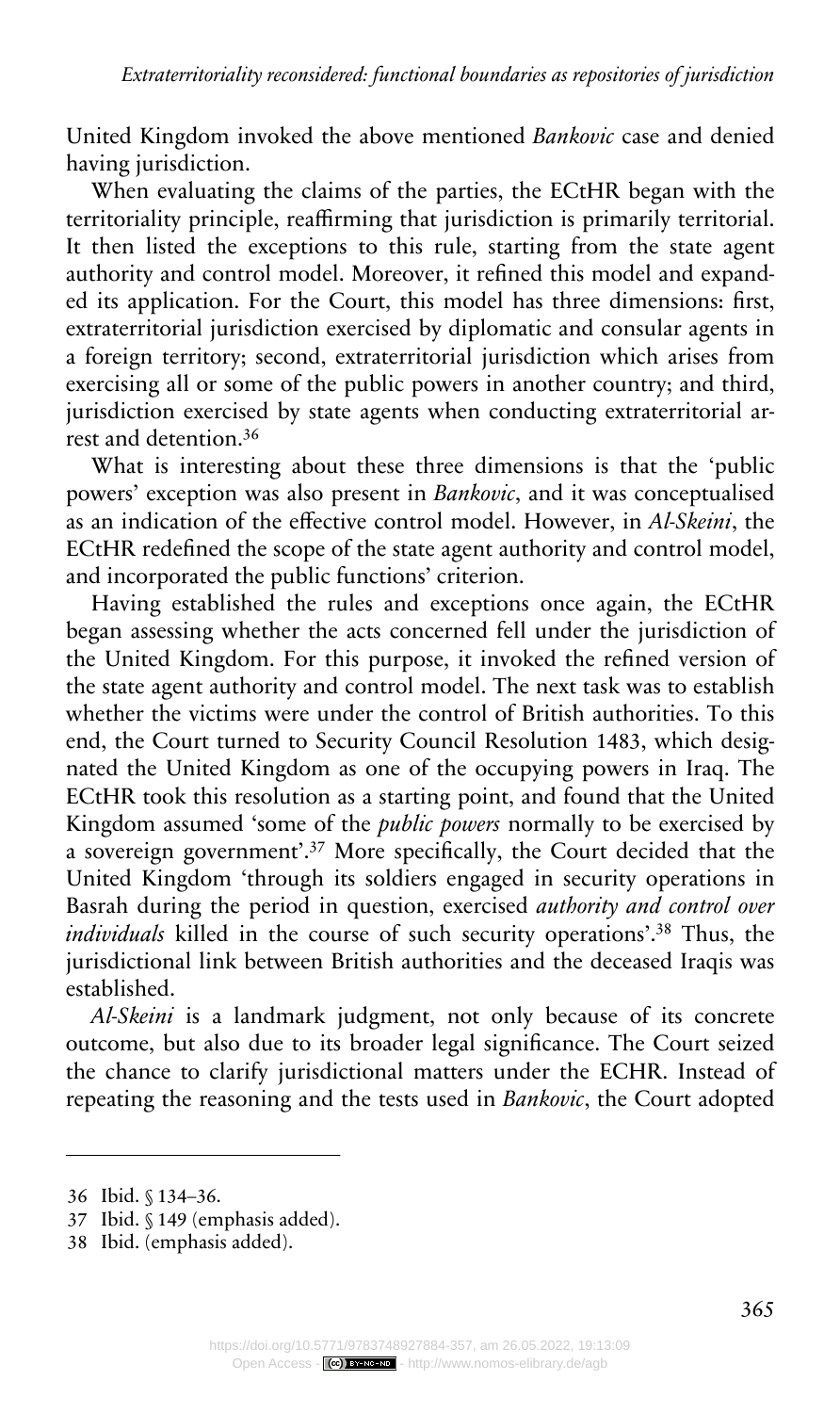a different approach. Effectively, it handpicked an element from the test used in *Bankovic*: the exercise of public powers. It added this criterion to the state agent authority control model, which was the only jurisdictional test applied in *Al-Skeini*. By doing so, the Court refined and broadened the state agent authority and control model.

## *The turn to functional jurisdiction*

One of the most significant implications of *Al-Skeini* is that it brought about an emphasis on public functions. This 'nebulous *Bankovic* reference to public power', however, changed the rules of the game.<sup>39</sup> To recapitulate, the model according to which 'the exercise of public powers [is] normally to be carried out by local government' was first introduced in the *Bankovic* judgment as a criterion for measuring the effectiveness of control over territory. This model was then reintroduced as a criterion for measuring state authority to establish whether the United Kingdom exercised jurisdiction in the *Al-Skeini* case.<sup>40</sup> The public powers at issue were the maintenance of security and stability (by assuming, among other things, the control of military and security institutions) and the maintenance of civil law and order (by supporting civil administration).<sup>41</sup> The public powers exercised by the United Kingdom, for example, were 'patrols, arrests, anti-terrorist operations, policing of civil demonstrations, protection of essential utilities and infrastructure and protecting police stations'.<sup>42</sup>

As Marko Milanovic argues, public powers mentioned above are indications of 'factual power, authority, or control that a state has over territory, and consequently over persons in that territory'.<sup>43</sup> Therefore, it is safe to assume that having jurisdiction indeed means exercising 'factual power'.<sup>44</sup> Accordingly, jurisdiction is derived from 'public power characteristic of sovereignty ('normally to be exercised by a sovereign government')'.<sup>45</sup> Admittedly, this conceptualisation resembles 'functionalist approaches' to sovereignty. Within this framework, inability to fulfil certain functions

42 Ibid.

<sup>39</sup> Milanovic argues that this change is likely to cause uncertainty in the long run. See Milanovic 2012, p. 139.

<sup>40</sup> Ibid. p. 128.

<sup>41</sup> *Al-Skeini v. the United Kingdom* 2011, § 144.

<sup>43</sup> Milanovic 2011, p. 32.

<sup>44</sup> Ibid. p. 34.

<sup>45</sup> Bhuta 2016, p. 11.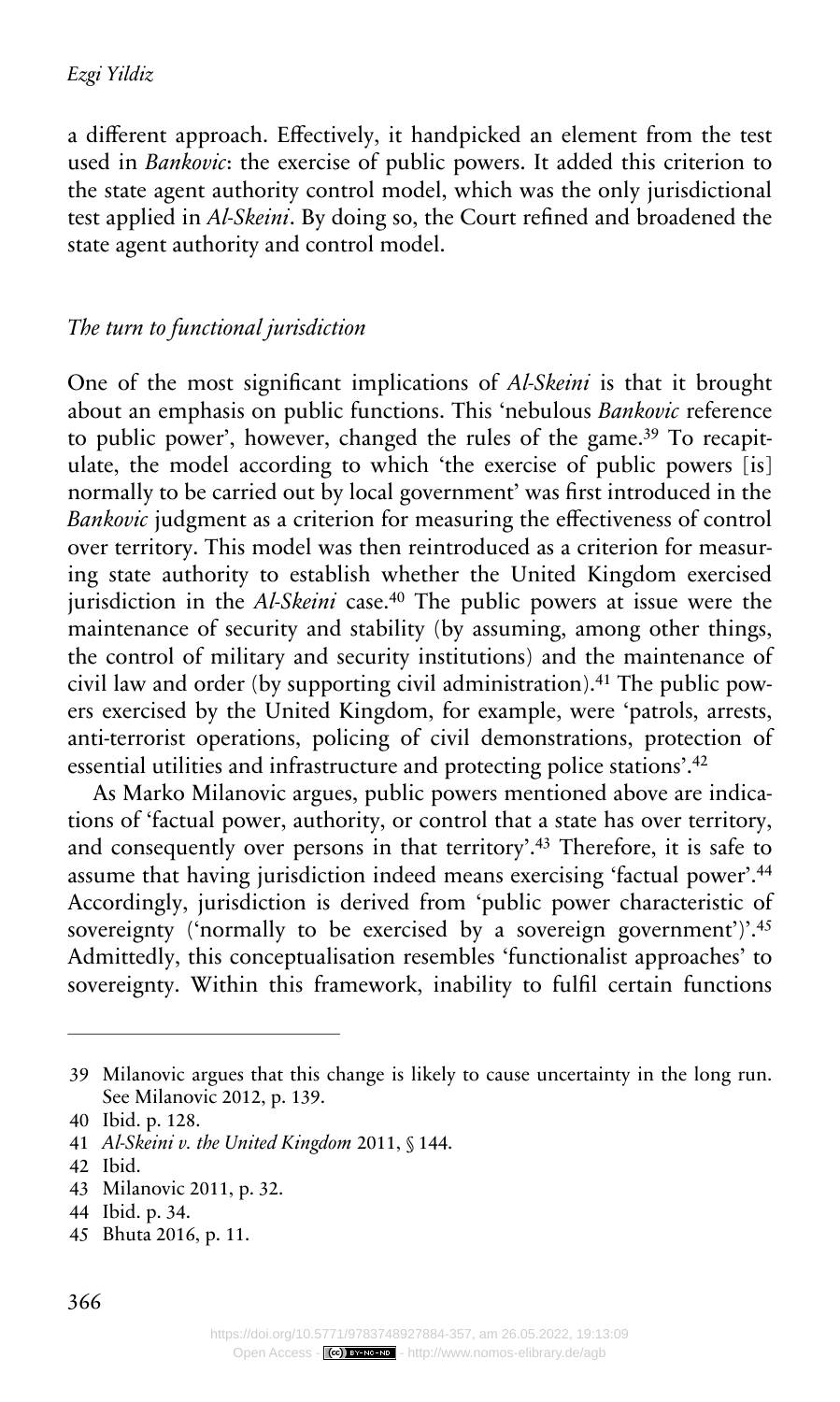(such as the protection of a population) would nullify sovereign prerogatives and transfer the legitimacy of authority to (international) actors that claim to undertake these functions on behalf of or instead of national governments.<sup>46</sup> However, what is at stake here is not legitimising authority claims. Rather, it is about attributing responsibility to those actors who enjoy authority generated through functions, and holding them accountable for the crimes committed while doing so.

What is difficult, however, is to understand the confines of this functional authority and jurisdiction on foreign soil.<sup>47</sup> As we will see in *Jaloud*, territorial boundaries, which are traditionally used as yardsticks, may not be able to demarcate the extent of authority at issue. Therefore, I propose the concept of 'functional boundaries' for delineating the sphere of public functions and its limits. Functional boundaries correspond to a slightly different limitation compared to territorial borders. They enclose a more fluid type of power: an assemblage of the islands of authority that a state enforces through the functions it assumes on foreign soil. Functional boundaries surround these islands of authority and demarcate zones of functional jurisdiction. Unlike territorial borders, functional boundaries can be divided and tailored within a given territory. Hence, they are arguably better tools for comprehending the extent of jurisdiction derived from exercising public functions, and for holding states accountable for violations committed while carrying out such functions.

A need for reconfiguring political space is not a new idea. For example, John Ruggie explains that there are 'nonterritorial functional spaces', such as various types of functional regimes, common markets, and political communities, where the claims for exclusive territoriality are negated. Territoriality is unbundled in such spaces.<sup>48</sup> However, one can observe that these spaces too are demarcated by boundaries. This is primarily because enclosure through boundaries has a constitutive role. Considering the example of medieval city walls, Wendy Brown claims that such 'walls produced a legal and political entity'.<sup>49</sup> Brown's observation here is directly applicable to post-modern rearrangements of political space such as the one explored in this chapter. In what follows, I discuss *Jaloud*, the latest case in which the ECtHR tackled jurisdictional matters and also clarified the idea of functional jurisdiction, as well as its limitations.

<sup>46</sup> Orford 2011, pp. 196–99.

<sup>47</sup> Functional jurisdiction may also be exercised in the sea. See for example, Gavouneli 2007.

<sup>48</sup> Ruggie 1993, p. 165.

<sup>49</sup> Brown 2010, p. 47.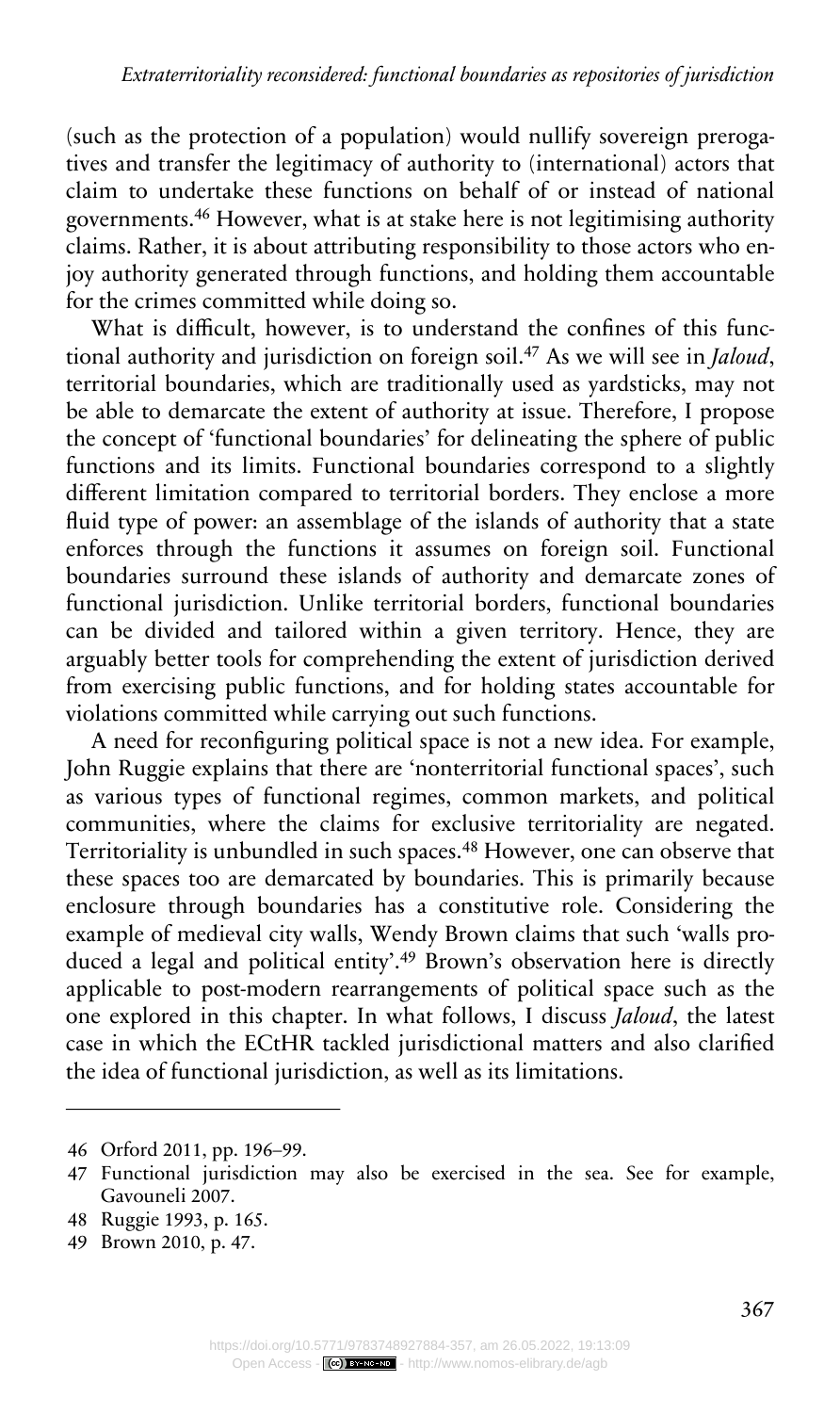#### *'It all makes sense now!' Jaloud v. the Netherlands*

*Jaloud* was heard amidst fears that the *Al-Skeini* decision would set a precedent for complaints arising from violations committed during military operations or foreign interventions.<sup>50</sup> The case was brought by an Iraqi national whose son had lost his life due to shots fired by Dutch forces stationed at a checkpoint.<sup>51</sup> The Dutch government argued that the case was inadmissible, since the acts that gave rise to the complaint did not fall under the jurisdiction of the Netherlands.<sup>52</sup> It further advanced that this case should be distinguished from *Al-Skeini*, because the Netherlands was not an 'occupying power' and did not exercise public functions or physical authority and control over the victim. $53$ 

Assessing the evidence presented, the ECtHR found that the victim lost his life when passing through a 'checkpoint manned by personnel under the command and direct supervision of a Netherlands Royal Army officer'.<sup>54</sup> Consequently, the ECtHR found that the Netherlands indeed exercised jurisdiction since the Dutch forces controlled the checkpoint and asserted 'authority and control over persons passing through the checkpoint'.<sup>55</sup> Put otherwise, the ECtHR found that the Dutch government exercised jurisdiction simply because the Dutch army operated a vehicle checkpoint, which represented a Dutch sphere of influence.<sup>56</sup>

What is striking about this 'checkpoint jurisdiction' approach is that it relied on an indirect deduction.<sup>57</sup> The ECtHR first concluded that the Dutch forces were in control of the checkpoint and served a function associated with exercising public powers. The Netherlands had authority over this checkpoint and therefore the checkpoint and the victim who lost his life in an attempt to pass through it fell under its jurisdiction. This approach is built upon the idea that the exercise of jurisdiction is linked to the exercise of public functions. It is through these functions that the Netherlands had authority and control over the persons.

<sup>50</sup> Cowan 2012. There were indeed other cases concerning the military operation in Iraq, see, e.g., *Hassan v. the United Kingdom* 2014.

<sup>51</sup> *Jaloud v. the Netherlands* 2014, § 10–16.

<sup>52</sup> Ibid. § 112.

<sup>53</sup> Ibid. § 112–19.

<sup>54</sup> Ibid. § 152.

<sup>55</sup> Furthermore, the ECtHR also tackled the issue of attribution, which had not been discussed under the jurisdictional matters in its previous case law. For more on the link between attribution and jurisdiction see Rooney 2015.

<sup>56</sup> Sari 2014, p. 301.

<sup>57</sup> Haijer and Rynagaert 2015, p. 181.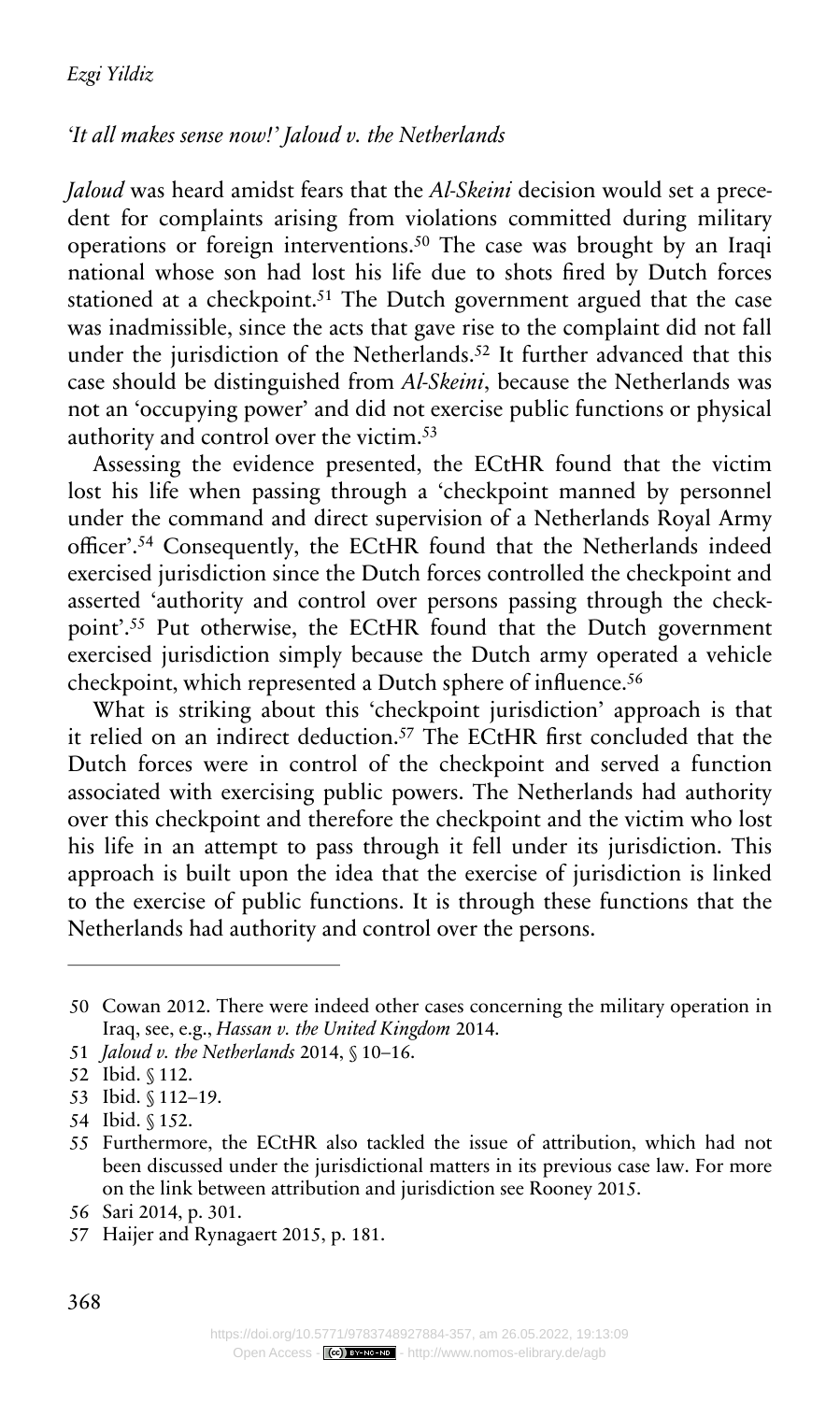What is at issue here is identifying the source of the authority and then demarcating its limits. In *Jaloud*, the extent of the authority was limited to the checkpoint that was under the command of Dutch forces. This checkpoint demarcated the extent of Dutch jurisdiction. It was an island of Dutch authority in Iraq, and the Netherlands had direct jurisdiction and responsibility over what was going on at this checkpoint. And so was initiated a clear turn towards emphasising functional jurisdiction when assessing the Convention's extraterritorial application. The same logic was used again in *Pisari v. the Republic of Moldova and Russia* – another example of functional jurisdiction exercised at a checkpoint.<sup>58</sup>

## *Conclusion*

The concept of functional boundaries follows from an evaluation of public functions as demarcation lines of jurisdiction. It is the outcome of a compromise between an inclusive approach, which the ECHR applies whenever a person is under the authority and control of a member state, and a stringent approach, which the ECHR applies only to the 'legal space' of Europe. It is therefore a judicial innovation and the product of a prudential attempt to prevent over-expansion of the ECHR's application, while still leaving avenues for seeking justice for extraterritorially committed human rights violations.<sup>59</sup>

This judicial innovation has its own complications. It sets up a different, more elusive type of boundary, and shifts the emphasis from territorial borders to functional boundaries.<sup>60</sup> It is a more complicated legal test compared to identifying a border (territoriality), the existence of troops on the ground (effective overall control), or whether an individual has been arrested by agents of a certain state (authority and control over an individual). It is arguably difficult to establish the existence, degree, or scope of the public functions exercised by the state on a foreign territory. As a result, it is a boundary that is harder to discern.

As for its broader impact, the concept of functional boundaries is an innovative approach to the question 'what is within and what is beyond?' The case of *Jaloud* illustrates how this notion could be used as a means of reconfiguring political space, and provides us with food for thought.

<sup>58</sup> *Pisari v. the Republic of Moldova and Russia* 2015.

<sup>59</sup> De Costa 2012, p. 253.

<sup>60</sup> Ibid. p. 247.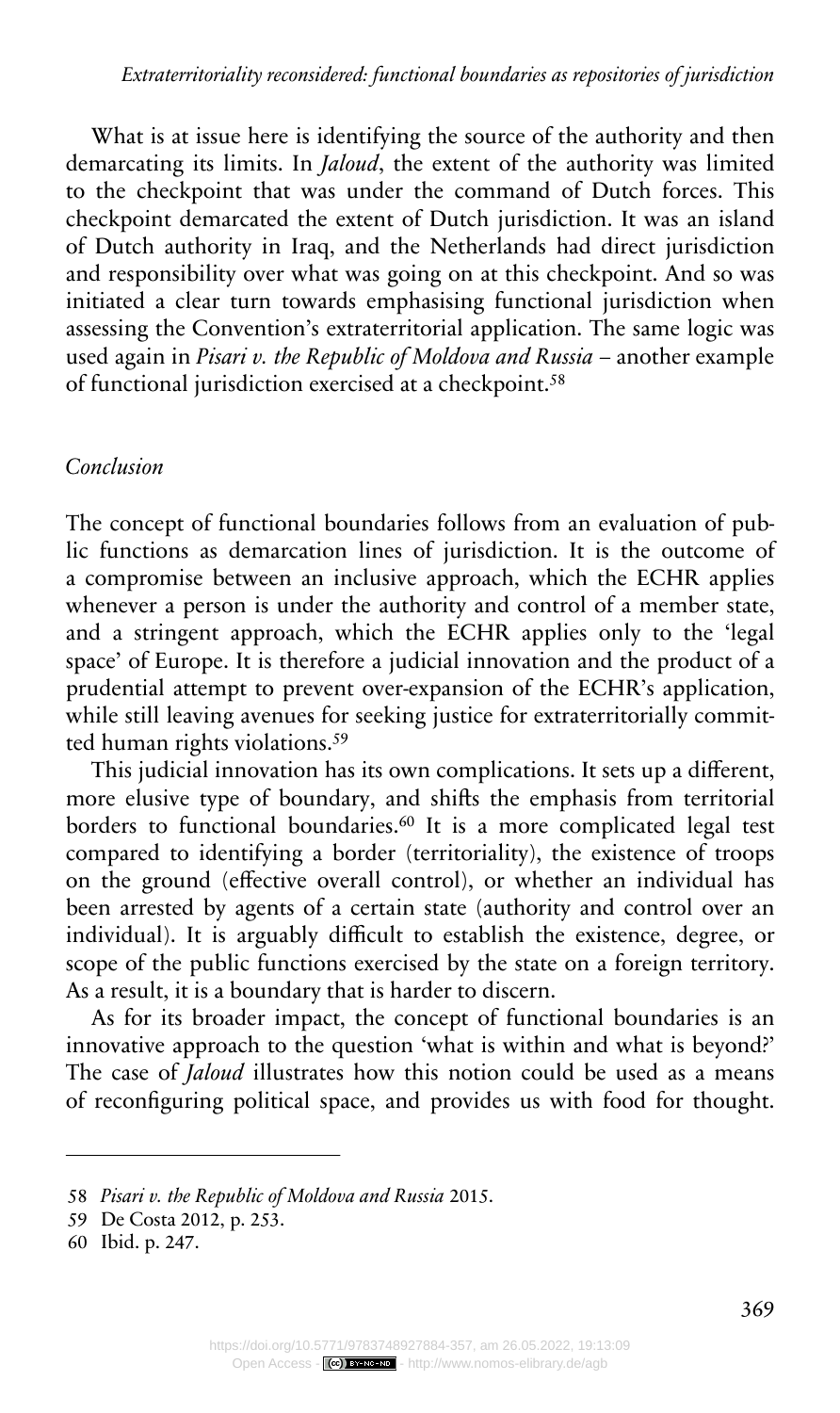As traditional approaches to attribute responsibility for extraterritorially committed violations increasingly show their limits, perhaps it is time to turn to another yardstick for understanding jurisdiction and its limits.

## *Bibliography*

### *Secondary literature*

- *Barker, J. Craig*, The Protection of Diplomatic Personnel*,* Aldershot 2006.
- *Bhuta, Nehal*, The Frontiers of Extraterritoriality Human Rights Law as Global Law, in: *Nehal Bhuta* (ed), The Frontiers of Human Rights: Extraterritoriality and its Challenges, New York 2016, p. 1–20.
- *Brown, Wendy*, Walled Sates, Waning Sovereignty, Cambridge 2010.
- *Christoffersen, Jonas, and Mikael Rask Madsen*, Introduction: The European Court of Human Rights between Law and Politics, in: *Jonas Christoffersen and Mikael Rask Madsen* (eds), The European Human Rights between Law and Politics, New York 2011, p. 1–13.
- *Cleveland, Sarah H*, Embedded International Law and the Constitution Abroad, 110 Columbia Law Review 225 (2010).
- *Cowan, Anna*, A New Watershed? Re-evaluating *Banković,* in: Light of *Al-Skeini* 1, Cambridge Journal of International and Comparative Law 213 (2012).
- *De Costa, Karen*, The Extraterritorial Application of Selected Human Rights Treaties, Leiden 2012.
- *Gavouneli, Maria*, Functional Jurisdiction in the Law of the Sea, Leiden 2007.
- *Haijer, Friederycke and Cedric Ryngaert*, Reflections on *Jaloud v. the Netherlands*: Jurisdictional Consequences and Resonance in Dutch Society, 19 Journal of International Peacekeeping 174 (2015).
- *Hathaway, Oona A. et al.*, Human Rights Abroad: When Do Human Rights Treaty Obligations Apply Extraterritorially?, 43 Arizona State Law Journal 389 (2011).
- *Helfer, Laurence R.*, Redesigning the European Court of Human Rights: Embeddedness as a Deep Structural Principle of the European Human Rights Regime, 19 European Journal of International Law 125 (2008).
- *Koskenniemi, Martti*, What Use for Sovereignty Today?, 1 Asian Journal of International Law 61 (2011).
- *Koskenniemi, Martti*, Expanding Histories of International Law, 56 American Journal of Legal History 104 (2016).
- *Madsen, Mikael Rask*, From Cold War Instrument to Supreme European Court: The European Court of Human Rights at the Crossroads of International and National Law and Politics, 32 Law and Social Inquiry 137 (2007).
- *Mayr, Markus*, Extraterritorial Application of the European Convention on Human Rights and the Access to the Court for Victims of Human Rights Violations of ESDP Missions, 7 BSIS Journal of International Studies 1 (2010).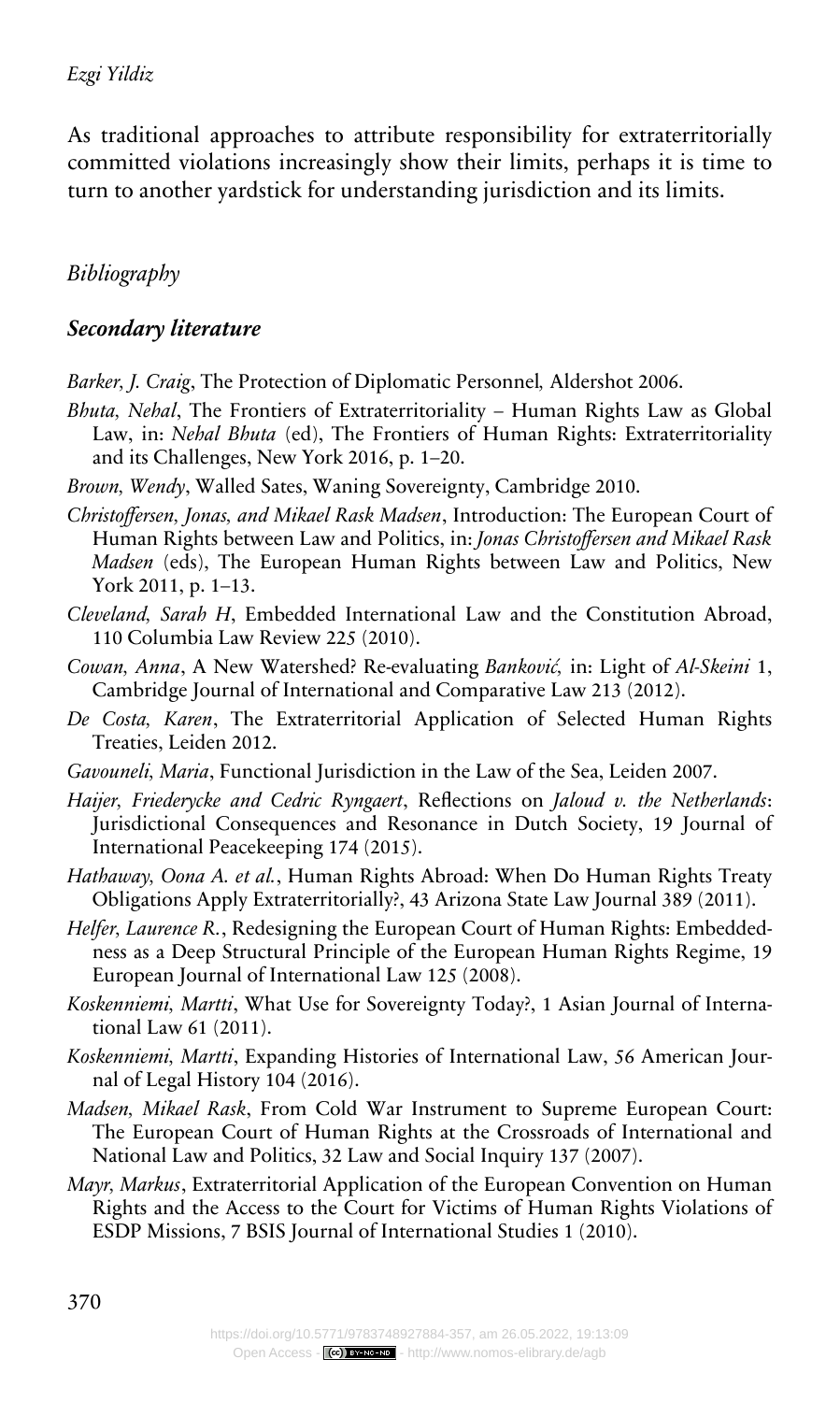- *Milanovic, Marko*, Extraterritorial Application of Human Rights Treaties: Law, Principles, and Policy, Oxford 2011.
- *Milanovic, Marko*, *Al-Skeini* and *Al-Jedda* in Strasbourg, 23 European Journal of International Law 121 (2012).
- *Miller, Sarah*, Revisiting Extraterritorial Jurisdiction: A Territorial Justification for Extraterritorial Jurisdiction under the European Convention, 20 European Journal of International Law 1223 (2010).
- *Orford, Anne*, International Authority and the Responsibility to Protect, New York 2011.
- *Reynolds, John*, Empire, Emergency and International Law, Cambridge 2017.
- *Rooney, Jane M.*, The Relationship between Jurisdiction and Attribution after *Jaloud v. Netherlands*, 62 Netherlands International Law Review 407 (2015).
- *Ruggie, John Gerard*, Territoriality and Beyond: Problematizing Modernity in International Relations, 47 International Organization 139 (1993).
- *Sari, Aurel*, Untangling Extra-territorial Jurisdiction from International Responsibility in Jaloud v. Netherlands: Old Problem, New Solutions?, 53 Military Law and the Law of War Review 287 (2014).
- *Wilde, Ralph*, Remarks by Ralph Wilde, 104 Proceedings of the Annual Meeting (American Society of International Law) 110 (2011).

#### *Case law*

- *Al-Skeini and Others v. the United Kingdom,* application no. 55721/07, ECHR, 7 July 2011
- *Bankovic and Others v. Belgium and Others,* application no. 52207/99, ECHR, 12 December 2001
- *Cyprus v. Turkey*, application no. 25781/94*,* ECHR, 10 May 2001
- *Hassan v. the United Kingdom*, application no. 29750/09, ECHR [GC], 16 September 2014
- *Hirsi Jamaa and Others v. Italy*, application no. 27765/09, ECHR, 23 February 2012
- *Ilascu and Others v. Moldova and Russia,* application no. 48787/99, ECHR, 8 July 2004
- *Ilich Sanchez Ramirez v. France,* application no. 28780/95, Commission decision of 24 June 1996
- *Issa and Others v. Turkey*, application no. 31821/96, ECHR, 16 November 2004
- *Jaloud v. the Netherlands*, application no. 47708/08, ECHR [GC], 20 November 2014
- *Loizidou v. Turkey*, application no. 15318/89*,* ECHR, 18 December 1996
- *Lopez Burgos v. Uruguay,* communication no. R.12/52, UN Doc. Supp. No. 40 (A/36/40) at 176 (1981), 6 June 1979
- *M. v. Denmark,* no. 17392/90, Commission decision of 14 October 1992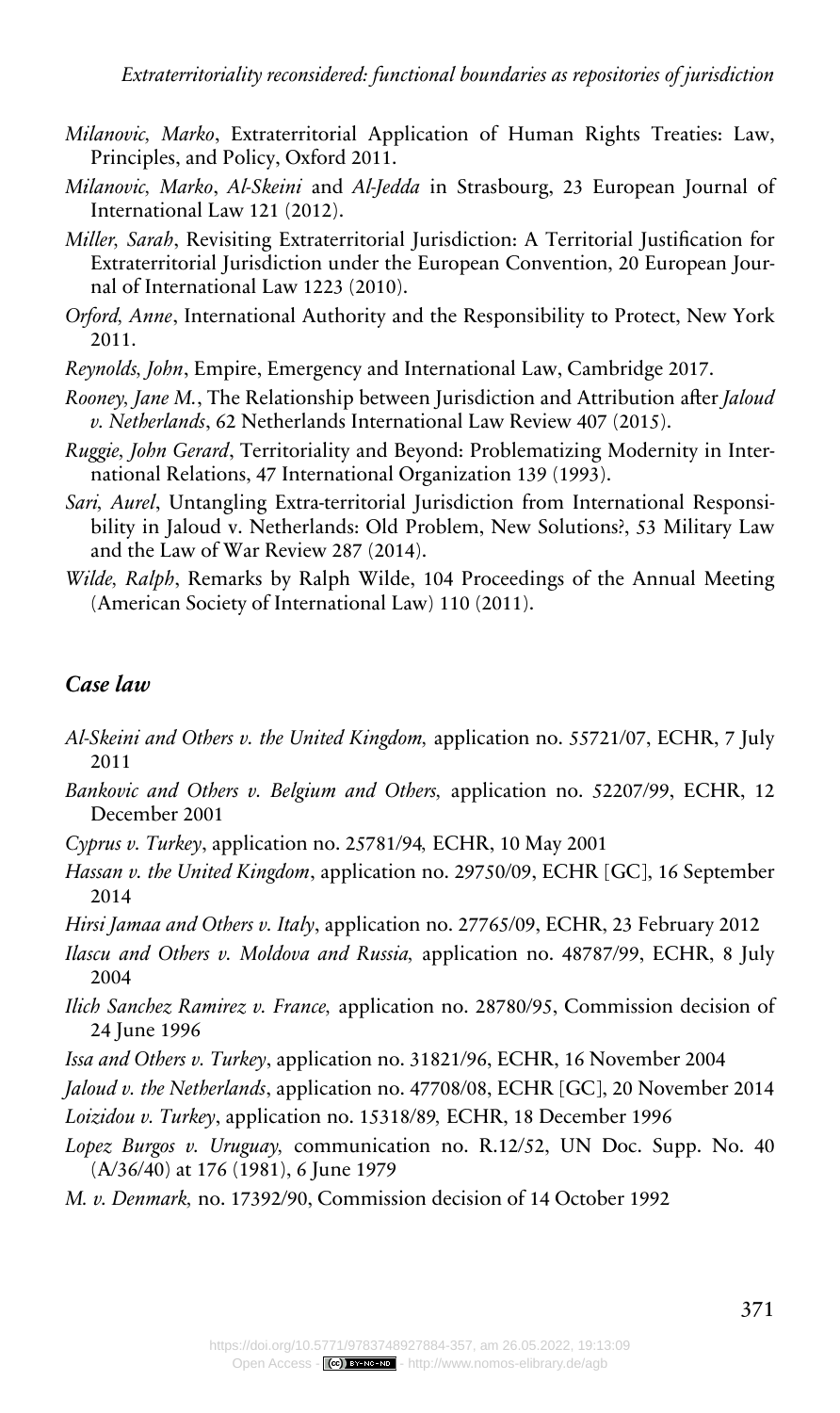*Ocalan v. Turkey*, application no. 46221/99 ECHR [GC], 12 May 2005 *Pisari v. the Republic of Moldova and Russia,* application no. 42139/12 ECHR, 21 April 2015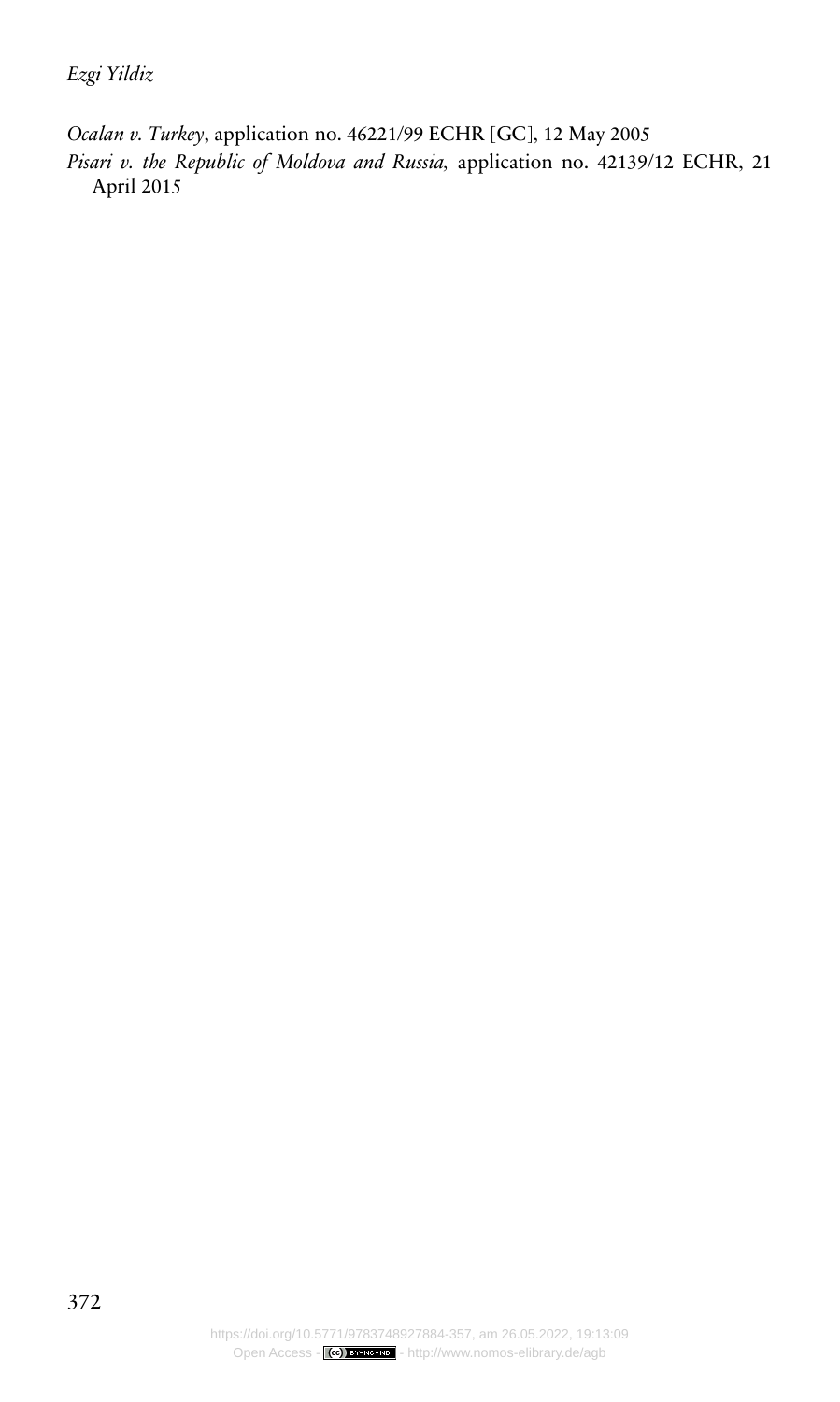## My iCourts experience

## *Ezgi Yildiz, 1 October 2021*

My iCourts story starts with the day I met Mikael Rask Madsen, the director and co-founder of iCourts. I met Mikael in the ideal way students are told to look for supervisors or mentors: by reading. I trust that the recommendation to "read a wide-array of works on your topic and approach the authors of the ones you really like" is familiar to many. I heard this advice myself as a first year PhD student at the Graduate Institute, Geneva, Switzerland. At that time, I had just set myself the difficult task of writing an interdisciplinary dissertation on the European Court of Human Rights combining theories and methods from International Relations, International Law, and Sociology. As I began digging into the literature, I encountered Mikael's long list of articles, books, and edited volumes that skillfully weave insights, theories, and methods from multiple disciplines. Mikael's approach resonated with me and inspired me to do the same in my own research.

One day I wrote to Mikael. He did not only send me an encouraging response with recommendations for my dissertation research but also agreed to serve as my external supervisor, and support my grant application to the Swiss National Science Foundation. And, as a bonus, he invited me to the first summer school to be held at iCourts in Summer 2013. The summer school, where we could enjoy talking about international courts and how to study them with leading (and rising) scholars in the field, was a real treat. Those couple of days at the summer school showcased that iCourts is one of the rare institutions that can cultivate innovative work ethos in a friendly and collaborative environment. Having experienced this firsthand – albeit for a few days only – I decided to come back to iCourts as a visitor for a semester and work closer with Mikael in Spring 2014.

My research stay was scheduled between January and June 2014. This meant that I moved to Copenhagen in the depth of Danish winter, but I experienced one of the warmest welcomes from the iCourts faculty and staff as well as other visiting scholars. iCourts immediately became a home, where I was surrounded with scholars sharing my interests. Back then iCourts was still part of the Studiegaarden complex, located on Studiestraede 6, near Norreport. The main meeting room of the center was